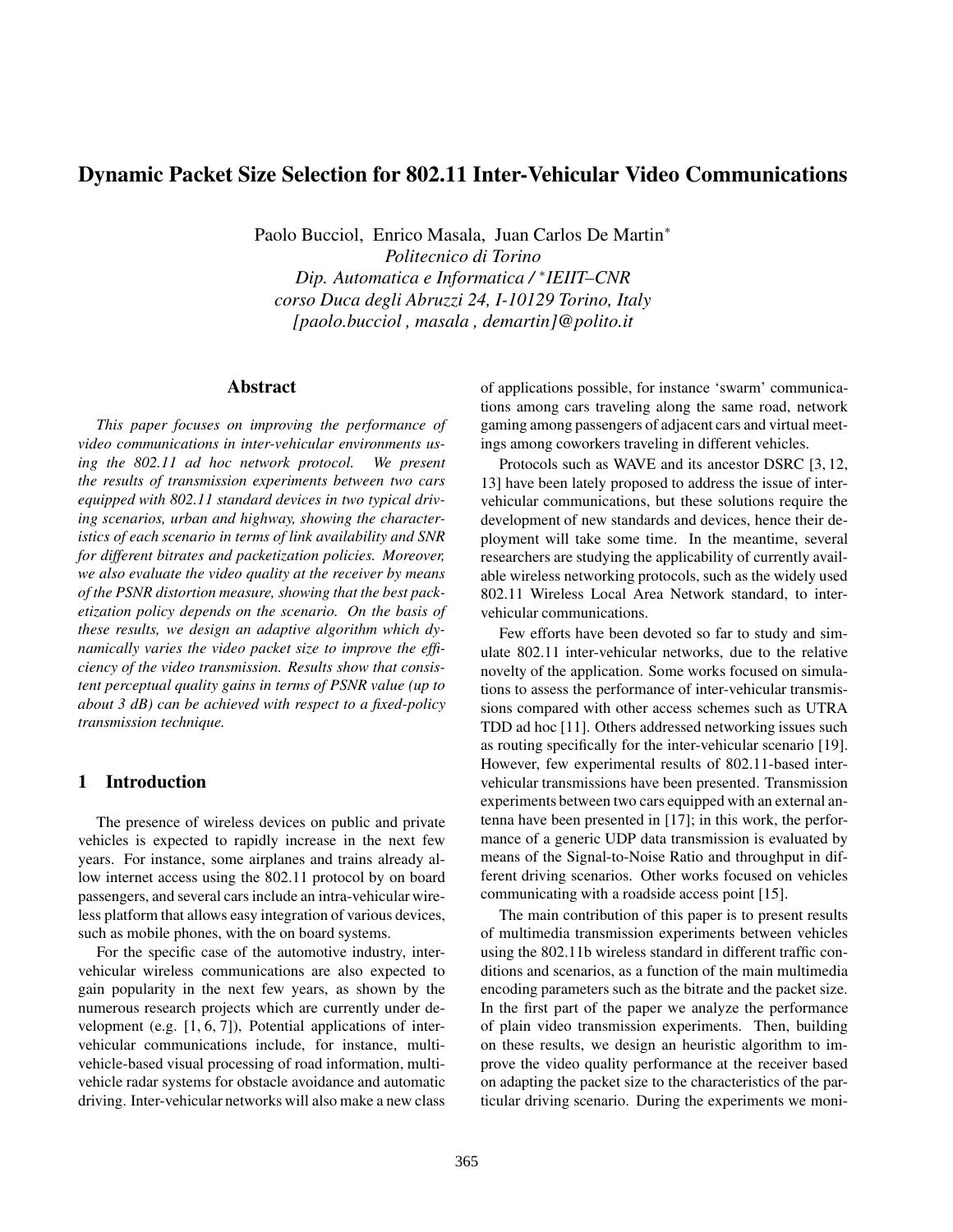

Device  $#3$ .  $Device #1:$ monitor receiver linux wlan orinoco\_cs Video transmission Device  $#2$ : transmitter linux\_wlan\_ng

**Figure 2. The experimental testbed. The video flow is transmitted from the car to the van.**

**Figure 1. Data collection vehicle used during the experiment.**

tored different performance metrics, such as the packet loss rate, the link availability and the received SNR, as well as the perceptual video quality of the transmission using the PSNR distortion measure.

This paper is organized as follows. Section 2 describes the 802.11 inter-vehicular transmission scenario, while Section 3 illustrates the codec setup for video streaming including the packetization policies. Section 4 presents the results of plain video transmission experiments in various conditions, showing the influence of the packetization policy on the performance. In Section 5 the proposed dynamic packet size selection algorithm is described, while the corresponding performance results are reported in Section 6. Finally conclusions are drawn in Section 7.

# 2 Inter-Vehicular Transmission Scenario

We performed transmission experiments between two vehicles in different environments, at various speeds and inter-vehicle distances. The first vehicle, a van (Figure 1) donated by Toyota Corp. to Nagoya University for the CIAIR Project [2], carries a laptop with one PCMCIA 802.11b card (device #1). The second vehicle is a car which carries another laptop equipped with two 802.11b wireless cards (#2 and #3).

Figure 2 shows our experimental video streaming testbed. Device #1 acts as the video receiver while Device #2 is the video transmitter. Both devices operates using the 802.11 ad hoc mode, i.e. without relaying on any access point. Device #3 is used to monitor the transmission between the two devices. This device has been configured to operate in monitor mode, thus it records all the traffic, including MAC acknowledgment packets, and it is useful to determine packet losses and SNR information. We used a third card for monitoring because enabling the monitor mode on Device #1 or #2 would prevent them from operating communications normally, hence the need of a separate card. Both laptops run the Linux kernel version 2.4. The main characteristics of the wireless devices including the drivers are listed in Table 1. All devices have been set to use the RTS/CTS mechanism and the MAC-level ARQ retry limit is set to the default value (eight).

No external antenna has been used, because we decided to test a scenario composed by portable devices which do not need complex set-up operations, such as placing an external antenna. For instance, they could simply be a PDA equipped with a wireless network interface.

We used the software known as *ethereal* [4], which is based on the *libpcap* library [8], to monitor the wireless communications. All wireless devices used during the ex-

|        | Table 1. Main characteristics of the wireless |  |  |
|--------|-----------------------------------------------|--|--|
| nodes. |                                               |  |  |

| Device ID    | #1             | #2            | #3         |
|--------------|----------------|---------------|------------|
| Function     | Receiver       | Transmitter   | Monitor    |
| Interface    | <b>PCMCIA</b>  | <b>PCMCIA</b> | <b>USB</b> |
| Card type    | 802.11b        | 802.11b       | 802.11b    |
| Manufacturer | <b>Buffalo</b> | Asus          | D-Link     |
| Model        | Melco          | WL-100        | DWL-120    |
| Driver name  | Orinoco_cs     | Wlan_ng       | Wlan_ng    |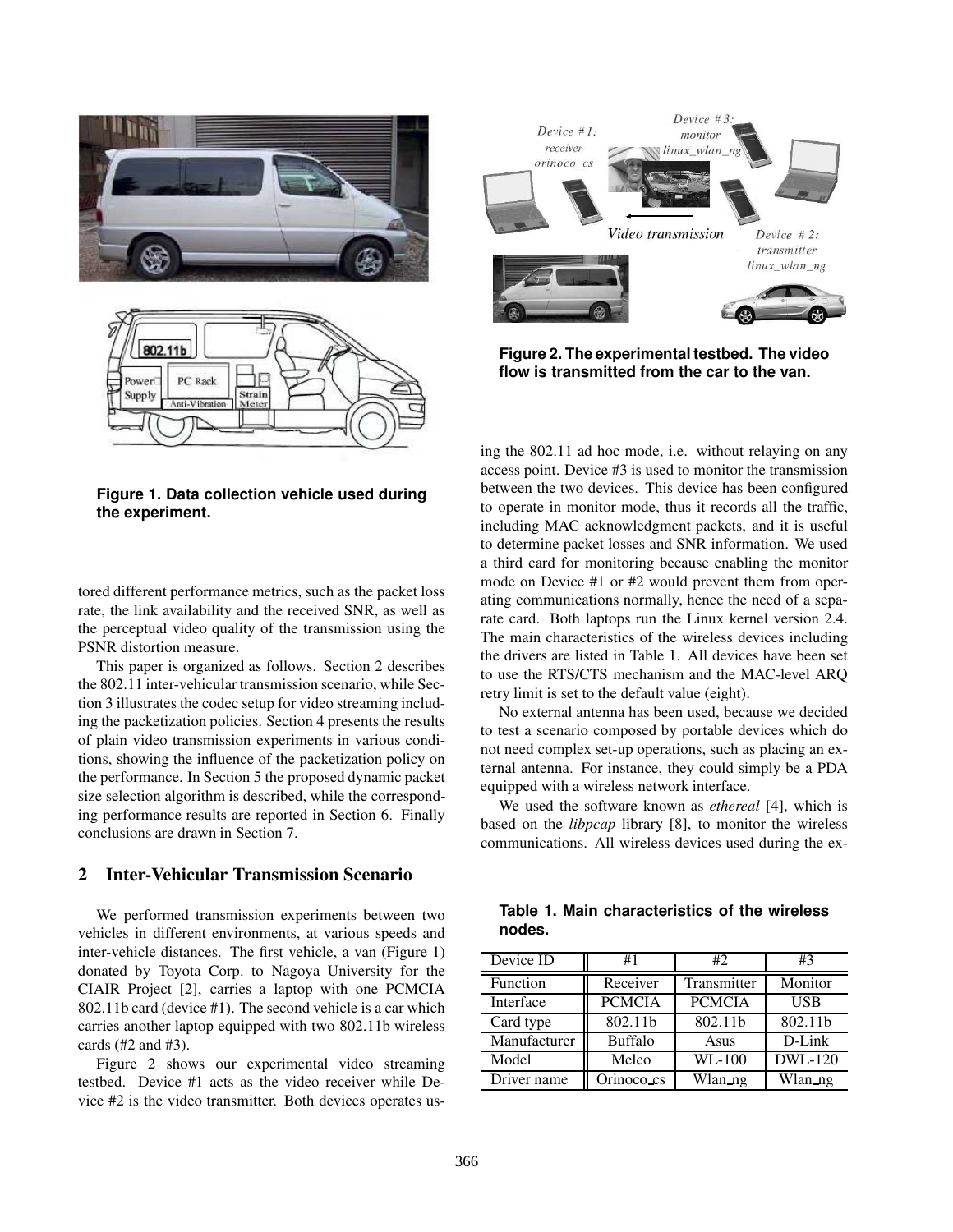| Sequence                     | foreman               |       | foreman               |                | paris                |       |
|------------------------------|-----------------------|-------|-----------------------|----------------|----------------------|-------|
| Resolution                   | QCIF $(176\times144)$ |       | QCIF $(176\times144)$ |                | CIF $(352\times288)$ |       |
| Frame rate (fps)             | 10                    |       | 15                    |                | 20                   |       |
| Target bitrate (kbit/s)      |                       | 150   | 300                   |                | 600                  |       |
| Flow ID                      | S1                    | L1    | S <sub>2</sub>        | L <sub>2</sub> | S3                   | L3    |
| Maximum packet size (bytes)  | 560                   | 750   | 560                   | 750            | 750                  | 1200  |
| PSNR $(Y)$ $(dB)$            | 37.51                 | 37.54 | 40.78                 | 40.66          | 35.68                | 35.68 |
| Actual bitrate (kbit/s)      | 148.5                 | 151.2 | 304.5                 | 300.8          | 607.2                | 594.0 |
| Total number of packets      | 1050                  | 780   | 2010                  | 1500           | 1050                 | 780   |
| Packet frequency (packets/s) | 35                    | 26    | 67                    | 50             | 100                  | 62    |
| Amount of padding $(\%)$     | 17.94                 | 23.31 | 13.04                 | 18.43          | 13.84                | 13.63 |

**Table 2. Main characteristics of the test video sequences.**

periments are based on the Prism II chipset [5]. These chipsets, with the appropriate kernel support [10], can also report the received signal quality for the captured packets. This required to enable the *raw dumping* and *prism header* features in both the ethereal software and the driver module, so that the signal quality could be read and stored. We measured the received SNR at both devices #1 and #3.

# 3 H.264 Video Streaming

The state-of-the-art video coding standard known as ITU-T H.264 [14] has been employed for video compression. This standard is designed to decouple the coding aspects from the bitstream adaptation to the particular characteristics of the transmission channel. The part of the standard that deals with the coding aspects is called Video Coding Layer (VCL), while the other is the Network Adaptation Layer (NAL). In our experiments we used the NAL designed to transport the compressed data over the IP network [21].

We employed the video coding software known as JM 6.1e [16], modified to be robust to packet losses. A temporal concealment has been implemented, so that the content corresponding to a lost packet is replaced with the same area in the previous frame, that is already stored in the decoder picture buffer. Packet losses can be detected at the decoder by means of the RTP sequence number. We coded the standard video sequences known as *foreman* (QCIF format) and *paris* (CIF format) using different bitrates and packet sizes, as shown in Table 2. A total of six different RTP video flows have been generated, with different characteristics in terms of bitrate and packet size. For simplicity's sake, the packet size was kept constant for each particular transmission experiment to simplify the interaction with the client/server software suite that we used to perform the transmission experiments. For this reason, sometimes the video encoder could not completely fill the packets. The amount of padding is shown in the last row of Table 2.

We used the *rude/crude* packet generation suite [9] to perform the transmission experiments. This suite is a complete and open source client/server solution to generate customized UDP streams. Several flows, whose characteristics are reported in Table 2, have been transmitted during the experiments. The transmission of each flow has been repeated 50 times to achieve statistically significant results.

Two different packetization policies have been used for each target bitrate. The flows denoted by S are characterized by a small maximum packet size and consequently a relatively high packet rate, and vice versa for the other flows (denoted by L). We used two different packetization policies because we expect that the performance of the transmission will noticeably vary depending on the driving scenario, as confirmed by the results in the next section.

# 4 Inter-Vehicular Video Streaming Experiments

We conducted a measurement campaign in two typical driving scenarios, referred to as *highway* and *urban*, characterized by different vehicular mobility and traffic density.

In the *highway* scenario the speed limit is 55 mph. Stops are not frequent and are caused only by traffic lights. We did not experience any traffic jam. During this part of the experiment, we drove out of Nagoya city, heading to Motoyama and back, at moderate speed, and stopping infrequently. In this scenario sometimes the wireless devices could not communicate with each other, due to the high distance between the two cars.

In the *urban* scenario the average speed is low, less than 15 mph. Stop caused by traffic jams and traffic lights are frequent, while the distance between the two cars is on average smaller than in the previous case. In this part of the experiment we drove downtown Nagoya at low speed and with many cars around and between the wireless devices. Com-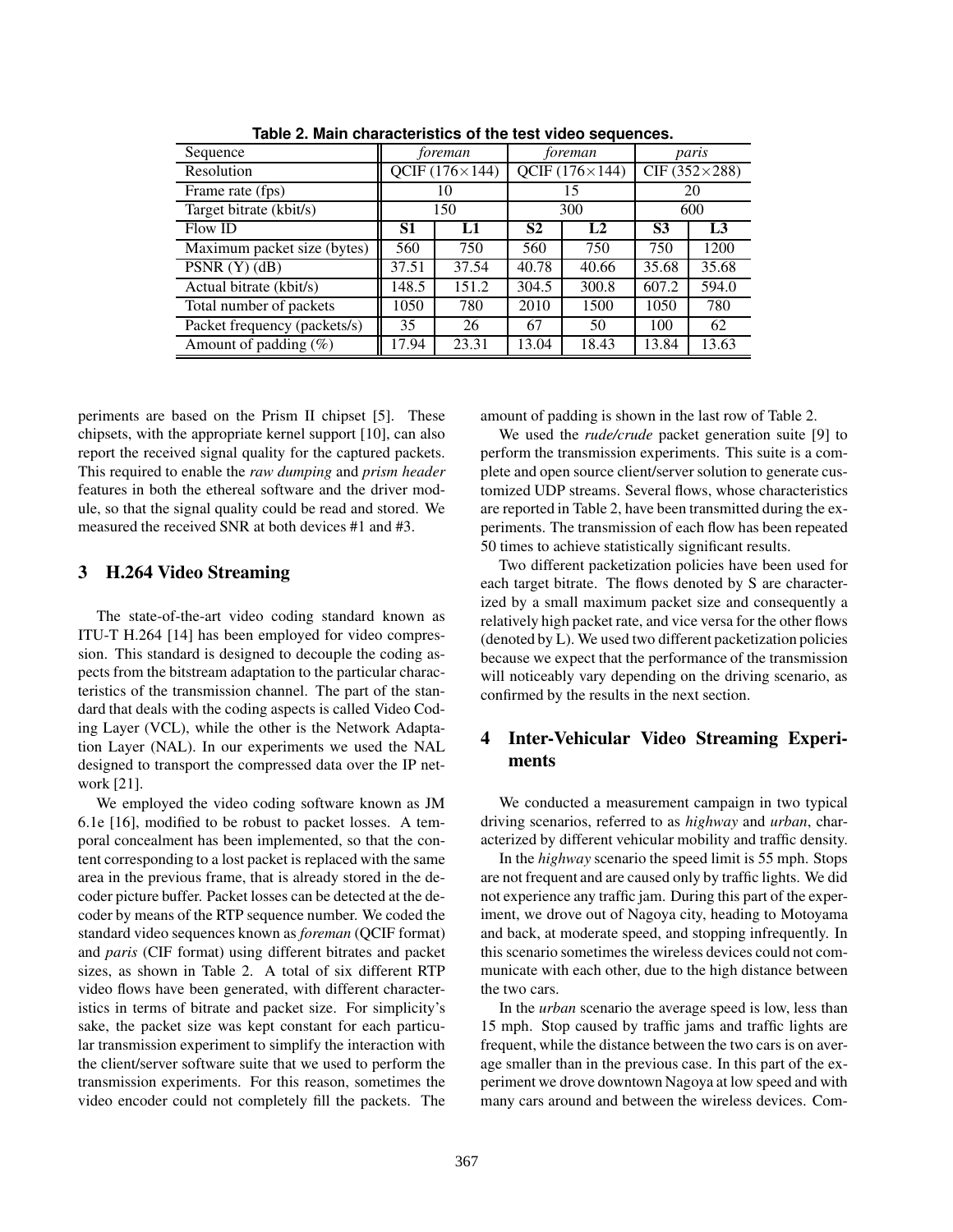

**Figure 3. Link availability as a function of time for both the highway and urban scenarios. Values are averaged on a ten-second window.**

munication problems happened when the two cars were at opposite sides of an intersection or other cars were located between the two.

### 4.1 Channel Characteristics

The first result is that the two scenarios differ in terms of link availability and SNR at the receiver. In particular the main difference between the two scenarios is given by the different amount of time in which the link is available. The link availability is determined by means of the beacon frames. We set each device to transmit one beacon frame every second, and we compute the link availability as the ratio between the number of received beacon frames over the number of transmitted ones for a given temporal window. Figure 3 shows the link availability as a function of time for the two scenarios while Table 3 summarizes the average values of link availability. In the urban scenario Devices #1 and #2 can communicate for over 97% of the time, because the cars are next to each other and proceed at low speed. In the highway scenario, instead, link is available for less than half of the time. To this regard, an external antenna could considerably increase the communication range of the wireless devices.

We also measured the SNR values when the link is available. Values are reported in Table 3. The average SNR when the link is available in the highway scenario is about 22.5 dB, more than 3 dB compared to the urban scenario. This fact can be explained as follows. In the highway scenario cars cause very little communication problems because they are not close as in the urban scenario. Moreover, potentially interfering devices (e.g. access points) are not as frequent as in the urban scenario. When driving in the urban scenario, instead, the number of interfering objects increases; thus we expect that the average SNR of the communication channel is lower, as confirmed by the value in Table 3.

The strong variations experienced, in terms of link availability and SNR, suggest that the optimal packetization policy should be different when environmental changes happen, to take advantage of the different bit error probability [18] which depends on the SNR at the receiver. In particular, in the urban scenario we expect that a transmission policy which privileges small packet sizes (S) results in lower error rates compared with the large packet size policy (L). In the highway scenario, instead, we expect that the transmission policy L performs better for the opposite reasons. Despite the lower link availability, in fact, the relatively high SNR value allows the error-free transmission of larger packets, leading to a greater throughput when the link is available. Moreover, it is better to exploit the channel as much as possible when the link is available because the devices can communicate for less than 34% of the time (as shown in Table 3).

#### 4.2 Analysis of the Transmission Performance

In this section we present the performance of video streaming in the urban and highway scenarios, analyzing both network metrics such as the packet loss rate and the goodput value, and video quality measures such as the Peak Signal-to-Noise Ratio (PSNR) and its variance.

In Figure 4 the packet loss rate of each transmission experiment in the urban scenario is presented using box-plots, which are useful to analyze the statistical distribution of the data. Each box-plot represents the distribution of packet loss rate obtained with 50 transmission experiments of the same flow. The line in the middle of the box indicates the median value, the upper and lower bounds of the box indicate the third and first quartile respectively (Q3 and Q1), that is, 50% of the values lay inside the box. The external lines extend until the adjacent values (as defined in [20]) and they denote the distance between the upper adjacent value and  $Q_3$  (upper line) and between the lower adjacent value and  $Q_1$  (lower line). The upper adjacent value  $(AV_u)$ is the largest observed value which satisfies the inequality  $AV_u \leq Q_3 + 1.5r$  where  $r = Q_3 - Q_1$  is the inter-quartile difference. Analogously, the lower adjacent value  $(AV_l)$  is

**Table 3. Average link availability and SNR.**

|              | Average link | Average SNR when   |
|--------------|--------------|--------------------|
| Scenario     | availability | link is available  |
| Highway      | 33.98%       | $22.49 \text{ dB}$ |
| <b>Urban</b> | 97.78%       | 19.14 dB           |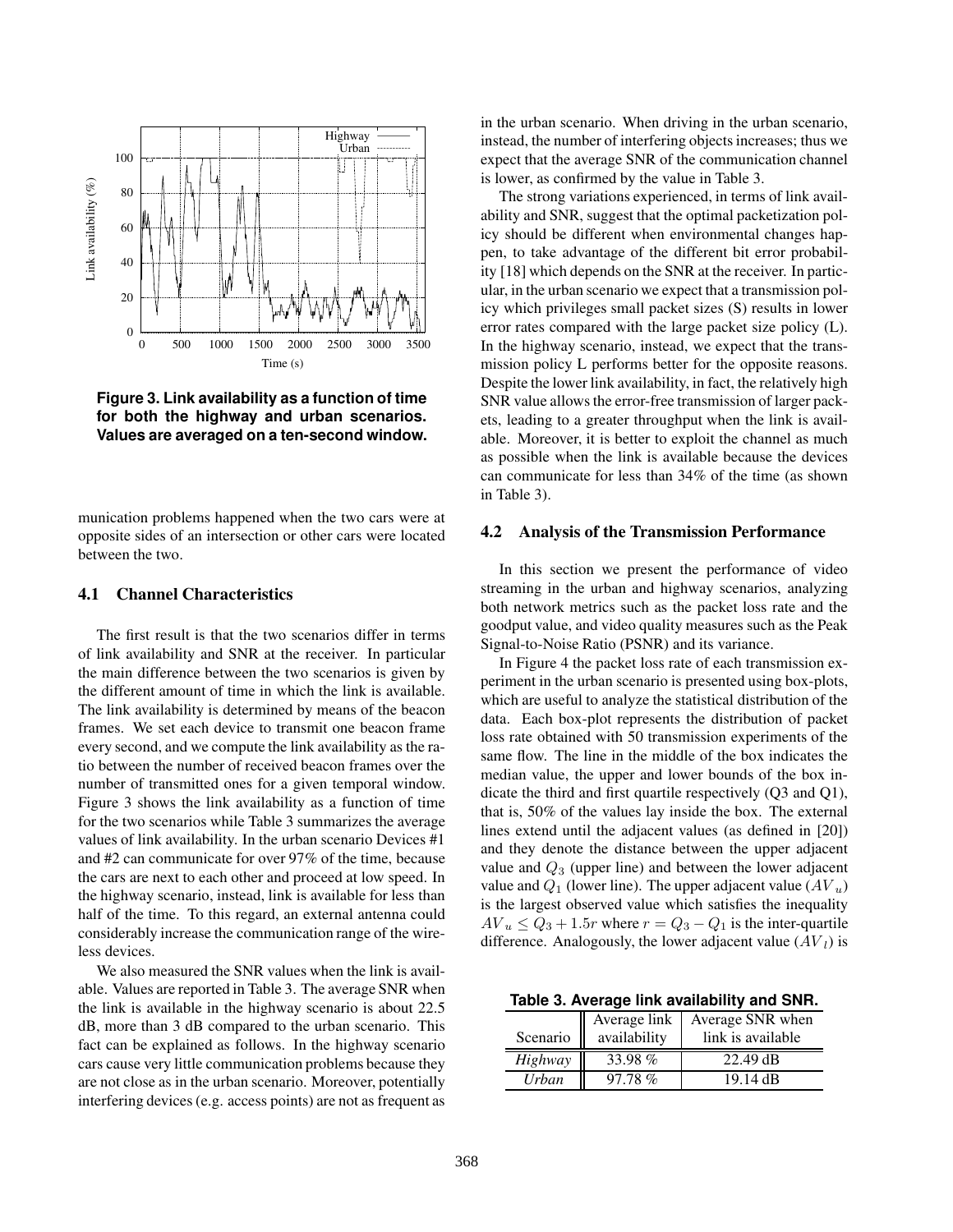| Highway scenario |                         |                  |             |                                  |  |  |
|------------------|-------------------------|------------------|-------------|----------------------------------|--|--|
| Flow ID          | Packet loss rate (%)    | Goodput (kbit/s) | PSNR (dB)   | PSNR std. dev. (dB)              |  |  |
| S <sub>1</sub>   | 9.13                    | 139.1            | 32.42       | 7.95                             |  |  |
| L1               | 6.95                    | 141.8            | 33.41       | 5.75                             |  |  |
| S <sub>2</sub>   | 15.79                   | 246.9            | 32.53       | 10.29                            |  |  |
| L <sub>2</sub>   | 6.63                    | 273.5            | 36.54       | 7.32                             |  |  |
| S <sub>3</sub>   | 21.34                   | 460.9            | 26.42       | 4.92                             |  |  |
| L <sub>3</sub>   | 12.20                   | 510.3            | 31.37       | 5.31                             |  |  |
|                  |                         | Urban scenario   |             |                                  |  |  |
| Flow ID          | Packet loss rate $(\%)$ | Goodput (kbit/s) | $PSNR$ (dB) | $\overline{PSNR}$ std. dev. (dB) |  |  |
| S <sub>1</sub>   | 1.95                    | 150.1            | 35.87       | 3.93                             |  |  |
| L1               |                         |                  |             |                                  |  |  |
|                  | 5.45                    | 144.0            | 33.77       | 5.71                             |  |  |
| S <sub>2</sub>   | 8.84                    | 267.2            | 33.57       | 7.75                             |  |  |
| L2               | 10.06                   | 263.5            | 33.77       | 8.47                             |  |  |
| S <sub>3</sub>   | 7.64                    | 541.2            | 32.89       | 3.76                             |  |  |

**Table 4. Packet loss rate, goodput and perceptual quality values for all flows.**



**Figure 4. Raw packet loss rate data for the urban scenario presented with box-plots. The line in the middle of the box indicates the median value, the upper and lower bounds of the box indicate the third and first quartile respectively (**Q<sup>3</sup> **and** Q1**) and the external lines extend until the adjacent values.**

the smallest observed value which satisfies the inequality  $AV_l \ge Q_1 - 1.5r.$ 

A commonly accepted empirical rule, first proposed by Tukey [20], has been used to check if potential outliers are present. If the length of the lines external to the box is more than 1.5 times the inter-quartile range (i.e. the height of the box) outliers probably exist. Figure 4 therefore shows that most of the samples whose packet loss rate is about 100% are potential outliers.

To unveil those possible outliers, we used the wellknown Tchebyshev's inequality. By using this method we do not make any specific assumption on the statistical distribution of the data. Tchebyshev's inequality states that the probability  $\Pi_s$  for any sample s to be more than  $\iota$  times  $\sigma$ far away from the mean is

$$
\Pi_s < \frac{1}{\iota^2} \tag{1}
$$

We used an interval of 95%, which is a reasonable value for experimental statistics, to decide which samples will be discarded, that is, the probability of the sample is less than  $\overline{\Pi}_s$ , where

$$
\overline{\Pi}_s = \frac{100 - 95}{100} \cdot \frac{1}{2}.
$$
 (2)

The factor 1/2 is due to the symmetry of the Tchebyshev's distribution. Let  $\iota_{cr}$  be the *critical value* of  $\iota$ , that is, the value which satisfies Equation (1) for the chosen  $\overline{\Pi}_s$ . The critical value  $\iota_{cr}$  is equal to 6.32. Samples whose standard deviation is greater than  $\iota_{cr} \cdot \sigma$  have been discarded.

Table 4 presents the values of packet loss rate measured when transmitting the six flows in the two considered scenarios, after discarding the outliers with the previously described method. The packet loss rate and goodput values in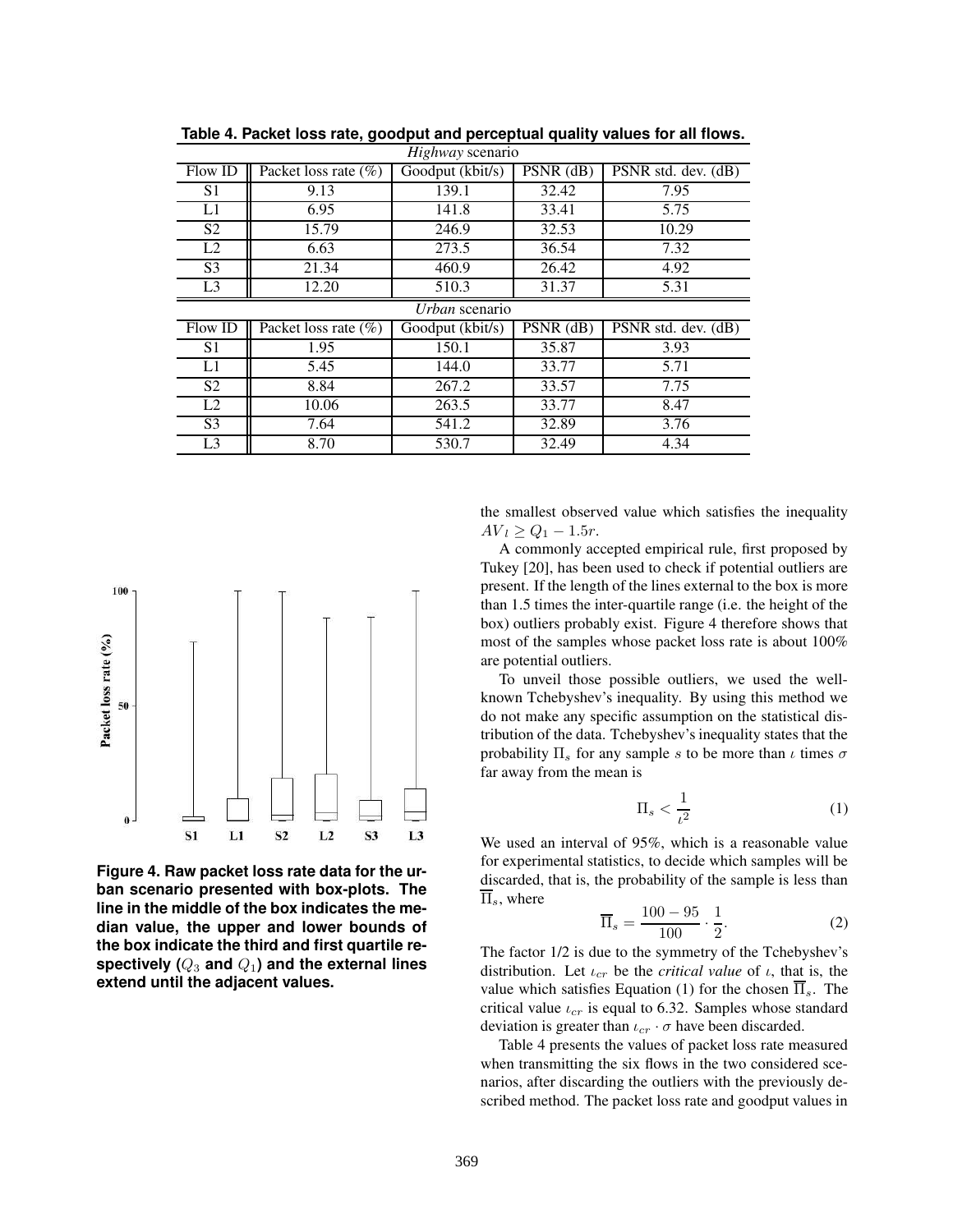Table 4 show that the packetization policy S (small packets) experiences lower error rates than the policy L (large packets) in the urban scenario and vice versa for the highway scenario. Clearly, the goodput values present the same behavior. Note that the goodput shown in the table is defined as the amount of useful bits received (excluding retransmissions). The different behavior of the two packetization policies is clearer in the highway scenario, where switching from policy S to L increases the goodput up to 10%. In this scenario the low link availability causes packet dropping at the transmitter due to MAC-level timeout expiration; therefore, given a certain amount of data to transmit, it is better to create a lower number of large packets than a high number of small packets. In the urban scenario, instead, the nearly constant availability of the channel leads to lower packet loss rates because the loss rate due to MAClevel timeout expiration is negligible. Given a certain SNR, therefore, the packet loss rate is only function of the number of bits in the packet. This leads to smaller differences in goodput (about 2-4%, see the S- and L-flows of the urban scenario in Table 4).

We also evaluated the perceptual quality experienced by the user at the receiver, in terms of PSNR. Although the PSNR may not be the best estimator of the users' mean opinion, it is a widely accepted measure and it facilitates comparisons with other works. Results are shown in the last two columns of Table 4. Gains up to 5 dB in perceived video quality are possible in the highway scenario if the best packetization policy L (large packets) is chosen (see flows S3 and L3). In the urban scenario, as previously explained, the best packetization policy consists in sending small packets, but in this scenario the differences between the two transmission policies, although they can be significant (more than 2 dB when transmitting at 150 kbit/s), are generally smaller due to the lower average packet loss rate. It is also worth noting that, regardless of the scenario, the standard deviation values are always lower if the best packetization policy is chosen, that is, PSNR values are more consistent with positive effects on the overall quality perceived by the user.

### 5 The Adaptive Algorithm

The results of the transmission experiments presented in the previous section suggest that it is possible to increase the video quality adapting the packet size to the instantaneous driving conditions. Hence we propose to design an algorithm which discriminates between the two considered scenarios, i.e. urban and highway. As shown in Section 4.1, those scenarios present very different characteristics in terms of the link availability value (LA). Hence we designed an algorithm which tracks the mean LA value to determine the scenario, then it accordingly decides which is the best transmission strategy. Every second the algorithm evaluates the mean LA value on a thirty-second temporal window, and then it decides which is the best transmission policy to use, i.e. the maximum packet size parameter of the video encoder. A threshold value equal to 95% of link availability has been empirically determined on the basis of the data shown in Figure 3. The pseudocode of the algorithm is reported in Table 5.

|        | Table 5. Pseudocode of the adaptive algo- |  |  |
|--------|-------------------------------------------|--|--|
| rithm. |                                           |  |  |

```
while (true) {
  LA = update\_LA\_window();switch(policy) \{case S:
       if (LA < 95\%)
         switch_to_policy(L);
       break;
    case L:
       if (LA > 95\%)switch_to_policy(S);
       break;
  }
}
```
# 6 Results

This section presents the results obtained using the adaptive transmission algorithm described in Section 5. The algorithm has been tested in a time-varying scenario. For about half of the time packets are transmitted in the urban scenario, then the scenario rapidly changes into the highway one, which lasts until the end of the experiment. Three experiments using different video bitrates have been performed. The link availability values as a function of time are shown in Figure 5 for the three experiments. In all of them the heuristic threshold of 95% of link availability appears a reasonable choice.

**Table 6. Overall results for each policy in terms of PSNR.**

| Bitrate (kbit/s) | <b>Transmission Policy</b> |       |          |  |
|------------------|----------------------------|-------|----------|--|
|                  | Fixed $(L)$<br>Fixed $(S)$ |       | Adaptive |  |
| 150              | 35.06                      | 34.38 | 35.32    |  |
| 300              | 35.41                      | 36.05 | 36.11    |  |
| 600              | 23.88                      | 27.02 | 27.21    |  |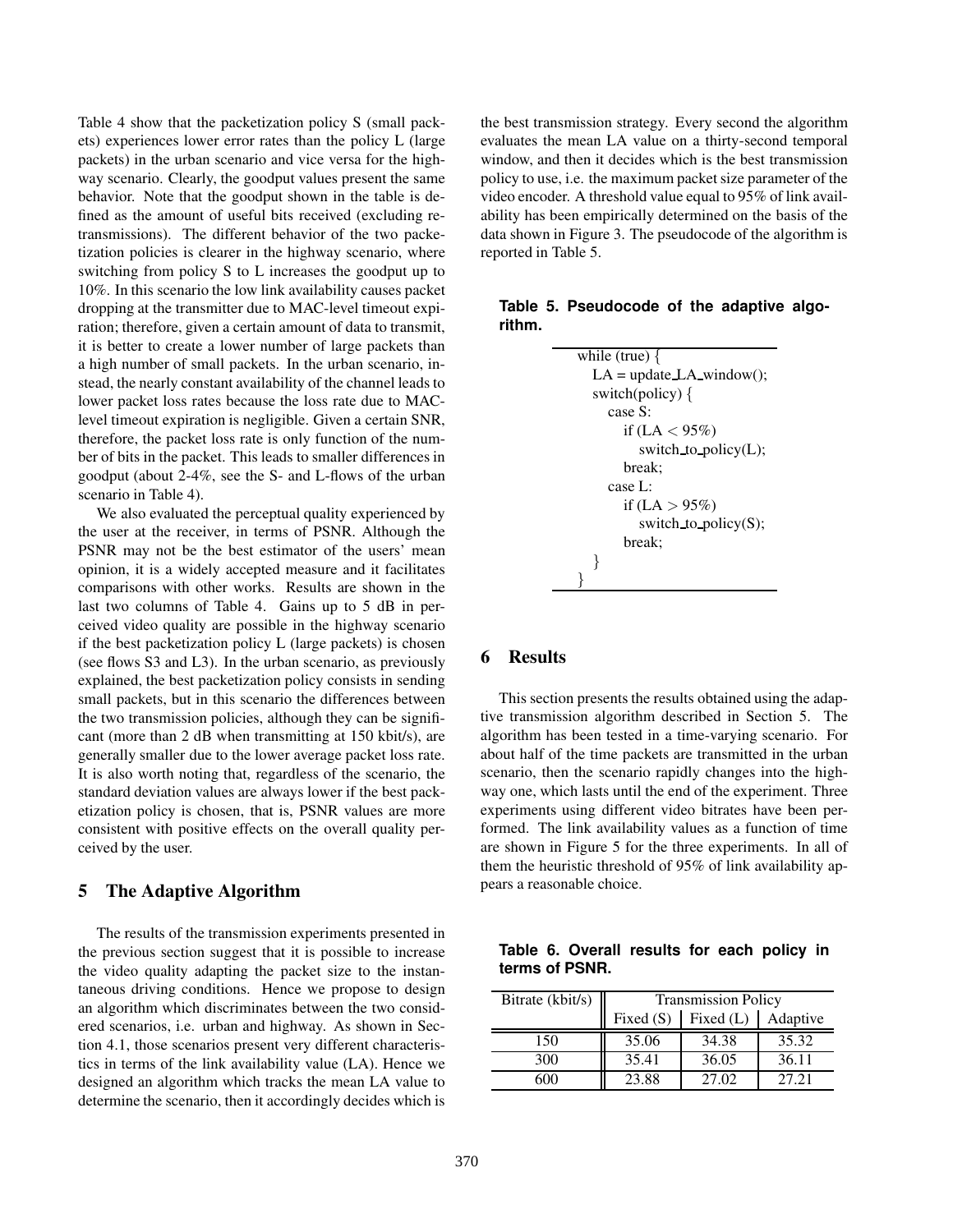The PSNR values are reported in Table 6. The second and third columns refer to a transmission policy in which the video packet size is decided a priori and is not varied during the experiments, while the last column of Table 6 refers to the proposed adaptive technique, which chooses the best policy (i.e. the packet size) using the algorithm described in Section 5. As expected, the performance is higher than any of the fixed-policy techniques. These results show that the adaptive technique, compared with the fixedpolicy techniques, provides performance gains up to 3.3 dB, depending on the bitrate and the considered fixed-policy technique. The gain for the 600 kbit/s transmission also shows that the performance of 802.11 inter-vehicular transmissions may be very sensitive to variations of the packet size, demonstrating that it may be very difficult or impossible to determine a generally valid fixed video packet size. More experiments are, however, needed to validate and further improve the presented technique in different driving conditions.

# 7 Conclusions

In this paper we presented the results of inter-vehicular video transmission experiments using the 802.11b ad hoc network protocol in two typical driving scenarios, urban and highway. The tests showed that each scenario presents peculiar characteristics in terms of link availability and SNR, which can be used to help in developing more efficient applications. We also evaluated the video quality at the receiver by means of the PSNR distortion measure, showing that the best packetization policy depends on the scenario. Then we exploited those differences to optimize the performance of video transmissions, designing an adaptive algorithm which dynamically chooses the best policy depending on the characteristics of the scenario. Perceptual quality results showed that consistent quality gains in terms of PSNR value (up to 3 dB) can be achieved with respect to a fixedpolicy transmission technique.

# 8 Acknowledgments

The authors are grateful to the leader of the project Prof. Fumitada Itakura, as well as to Prof. Kazuya Takeda and Prof. Nobuo Kawaguchi.

# **References**

- [1] Car 2 Car Communication Consortium. *http://www.car-2 car.org*.
- [2] Center for Integrated Acoustic Information Research Home Page. *http://www.ciair.coe.nagoya-u.ac.jp*.
- [3] DSRC Home Page. *http://www.leearmstrong.com/DSRC/DSRCHomeset.htm*.



**Figure 5. Link availability as a function of time for the three transmission experiments using the adaptive algorithm: at 150 kbit/s (a), at 300 kbit/s (b), at 600 kbit/s (c).**

- [4] Ethereal, v. 0.9.15. *http://www.ethereal.com*.
- [5] Prism Chipsets Description Page. *http://www.conexant.com/products/entry.jsp?id=28*.
- [6] Self–Organizing Traffic Information System Home Page. *http://www.et2.tuharburg.de/Mitarbeiter/Wischhof/sotis/sotis.htm*.
- [7] Spectrum Efficient Uni- and Multicast Services over Dynamic Multi-Radio Networks in Vehicular Environments. *http://www.ist-overdrive.org*.
- [8] Tcpdump/Libpcap, v. 0.7.2. *http://www.tcpdump.org*.
- [9] The Rude & Crude Project Home Page. *http://rude.sourceforge.net/*.
- [10] Wireless Tools for Linux. *http://www.hpl.hp.com/personal/ ˜Jean Tourrilhes/Linux/Tools.html*.
- [11] H. R. A. Ebner and L. Wischhof. Performance of UTRA TDD ad hoc and IEEE 802.11b in vehicular environments. In *Proc. IEEE Vehicular Technology Conference (VTC)*, 2003.